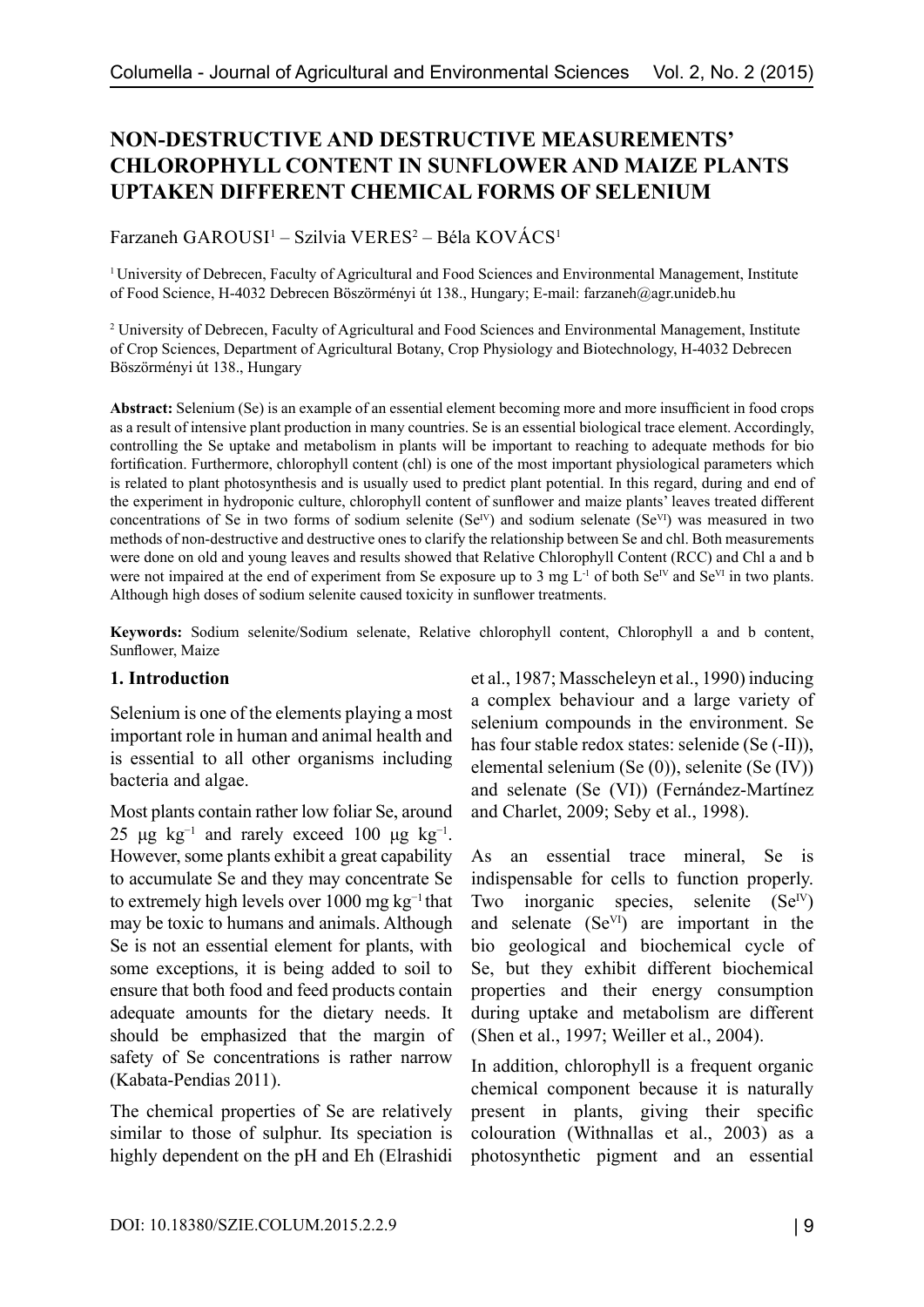component of the plant photosystem. Leaf chlorophyll content affects photosynthetic ability and thus is one of the most important physiological traits affecting plants (Czyczyło-Mysza et al., 2013; Teng et al., 2004; Wang et al., 2008) so that content of photosynthetic pigments is highly correlated with the nutrition condition (Gitelson et al., 2003) and as an indicator for growth and survival of plants (Foyer et al., 1982; Peng and Gitelson, 2012). Despite of a substantial literature on Se uptake by plants and crops such as wheat, little consideration has been given to sunflower and maize plants (Longchamp, 2011).

In this study we selected sunflower (*Helianthus annuus* L.) and maize (*Zea mays* L.) because they are widely grown crops providing with important sources of Se for human diet. To achieve our goals we selected the nondestructive and destructive chlorophyll content measurements that could be valuable and effective ways for estimating the effect of Se in sunflower and maize plants.

## **2. Materials and methods**

## *2.1. Test plants and growing conditions*

Sunflower (*Helianthus annuus* L. cv. Arena PR) as a dicotyledon and maize (*Zea mays*  L. cv. Norma SC) as a monocotyledon plant were chosen for our research. Disinfected sunflower and maize seeds were geotropically germinated between moist filter papers at 22°C. Sunflower seedlings with 1.5-2.0 cm hypocotyl and maize seedlings with 2.5- 3.0 cm coleoptile were placed into aerated nutrient solution pots. Sunflower and maize plants were grown in a climate room under strictly regulated environmental conditions. Relative humidity was maintained between 65-75%, the light/dark cycle was 16/8 hrs. with a respective 25/20° C temperature periodicity, and light intensity was kept at a 300 µmol  $m<sup>2</sup>s<sup>-1</sup>$  during daytime.

## *2.2. Nutrient supply and selenium treatments*

The nutrient solution used for plant growth had the following compositions: 2.0 mM

 $Ca(NO<sub>3</sub>)<sub>2</sub>$ , 0.7 mM  $K<sub>2</sub>SO<sub>4</sub>$ , 0.5 mM  $MgSO<sub>4</sub>$ ,  $0.1 \text{ mM KH}_2$ PO<sub>4</sub>, 0.1 mM KCl, 10 μM H<sub>3</sub>BO<sub>3</sub> for sunflower and 0.1  $\mu$ M H<sub>3</sub>BO<sub>3</sub> for maize, 0.5  $\mu$ M MnSO<sub>4</sub>, 0.5  $\mu$ M ZnSO<sub>4</sub> and 0.2  $\mu$ M  $CuSO<sub>4</sub>$ . In addition, iron was supplied in the form of 10-4 M Fe-EDTA (Cakmak and Marschner, 1990).

Selenium was supplemented to the nutrient solution as either selenite in the form of  $Na<sub>2</sub>SeO<sub>3</sub>$  or selenate in the form of  $Na<sub>2</sub>SeO<sub>4</sub>$ in five different concentrations, as follows: 0 (control), 0.1, 0.3, 0.9 and 3 mg  $L^{-1}$ . Nutrient solution was changed every 3 days and evaporated water was replenished regularly. The experiment ended 3 weeks for sunflower and 2 weeks for maize after planting when the third leaf of the control treatment had completely grown and seedlings had approximately 30-20 cm and 40-30 cm long shoots and roots, for sunflower and maize, respectively. Experiments were carried out in triplicates (three pots) that every pots had four seedlings.

Sodium selenite, sodium selenate and N,N-Dimethylformamide (N,N-DMF) were obtained from Sigma-Aldrich Ltd. (Poole, UK).

## *2.3. Measurement of chlorophyll content*

RCC average of five different parts in leaves from two seedlings in each pot, were measured in three times (when every leaf of sunflower and maize plants grew completely and at the same time, RCC of older leaves were measured, too) by portable, non-destructive chlorophyll meters (Minolta SPAD-502, Japan).

Chlorophyll a and b contents were calculated in destructive measurement. Two first and second mature, intact and erect leaves from two seedlings in each pot, sampled for extraction and determination of the chlorophyll a and b. 50 mg of each leaf were collected and with 5ml N,N-Dimethylformamide (N,N-DMF) blended. This solution cooled at 4°C for 72 hours and finally, the extraction content of the pigment was determined using UV–vis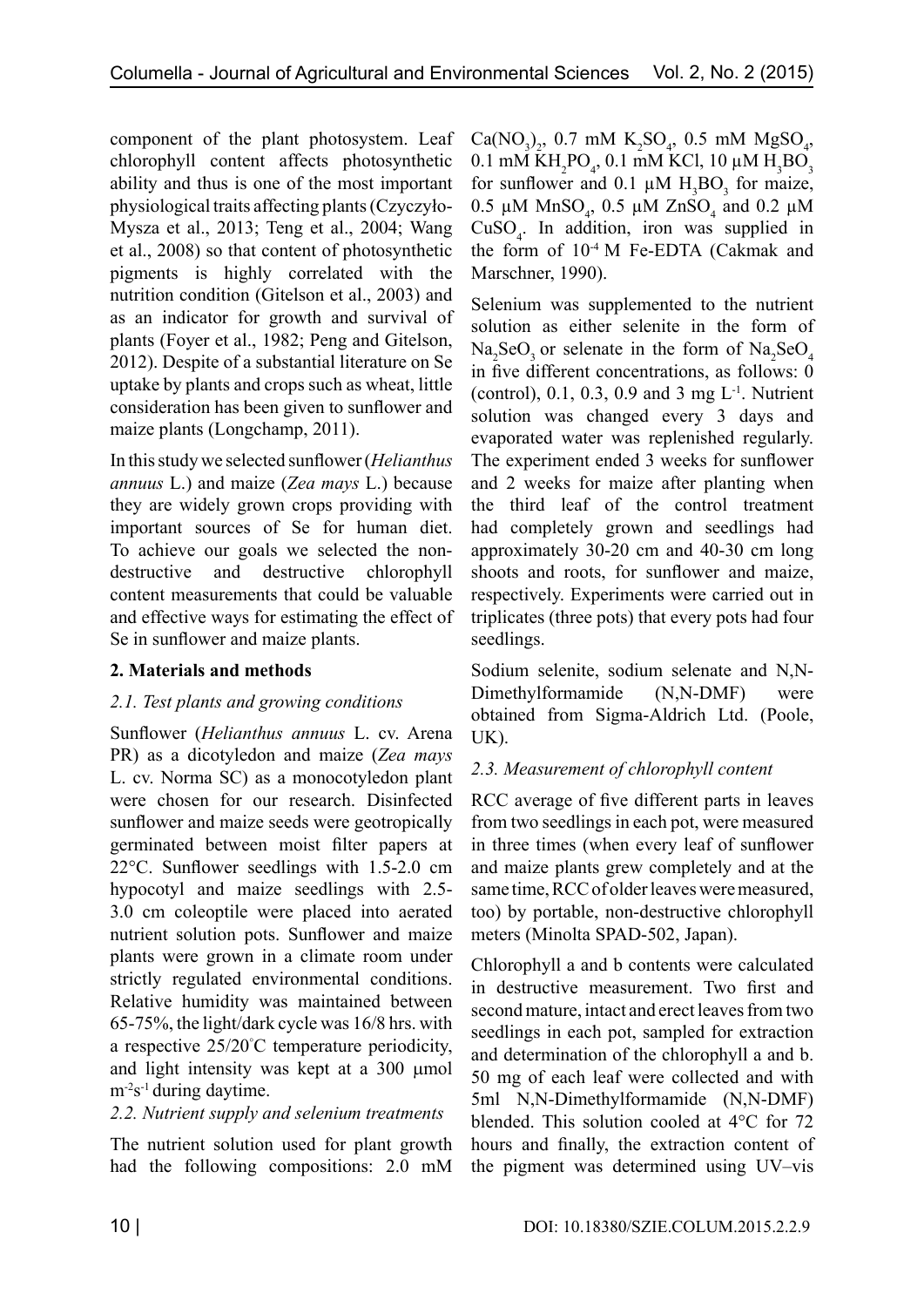| treatments                  |                        |                   | Weight of shoots (g)    |                     | Weight of roots (g)                    |                   |                         |                        |
|-----------------------------|------------------------|-------------------|-------------------------|---------------------|----------------------------------------|-------------------|-------------------------|------------------------|
| Applied Se<br>$(mg L^{-1})$ | Selenite (Se IV)       |                   | <b>Selenate (Se VI)</b> |                     | <b>Selenite (Se</b><br>IV <sub>1</sub> |                   | <b>Selenate (Se VI)</b> |                        |
|                             | Fresh<br>weight        | Dry<br>weight     | Fresh<br>weight         | Dry<br>weight       | Fresh<br>weight                        | Dry<br>weight     | Fresh<br>weight         | Dry<br>weight          |
| 0.0                         | $12.19^{ab}$           | $0.84^{\circ}$    | $12.19^{ab}$            | $0.84^{\circ}$      | $4.76$ abc                             | $0.15^{\rm a}$    | 4.76 <sup>c</sup>       | 0.158c                 |
| 0.1                         | $10.61$ <sup>abc</sup> | 0.73a             | $12.47^{ab}$            | $0.92^{\rm a}$      | 5.48abc                                | 0.17 <sup>a</sup> | $9.29$ bc               | $0.276^{bc}$           |
| 0.3                         | $9.36^{bc}$            | $0.65^{\rm a}$    | $14.25^{ab}$            | 1.01 <sup>a</sup>   | 6.29ab                                 | $0.21^{\rm a}$    | 8.57 <sup>bc</sup>      | $0.263$ <sup>abc</sup> |
| 0.9                         | 4.96 <sup>d</sup>      | 0.39 <sup>b</sup> | $11.85$ <sup>abc</sup>  | $0.90$ <sup>a</sup> | 3.20 <sup>cd</sup>                     | $0.13^a$          | $6.91$ <sup>abc</sup>   | $0.239$ abc            |
| 3.0                         | 1.30 <sup>e</sup>      | 0.13 <sup>c</sup> | $0.41^{bc}$             | 0.10 <sup>b</sup>   | 1.59 <sup>cd</sup>                     | 0.09 <sup>a</sup> | 1.06 <sup>d</sup>       | 0.066c                 |

*Table 1*. Fresh and dry weight (g) of sunflower shoot and roots affected by applied different Se forms

Significant differences in the mean value of each treatment group are indicated by different lower case letter based on LSD test ( $p < 0.05$ ,  $n = 3 \pm s.e.$ )

*Table 2.* Fresh and dry weight (g) of maize shoot and roots affected by applied different Se forms

| treatments                                                                         | Weight of shoots (g) |                      |                         |                | Weight of roots (g)        |                    |                   |                   |  |
|------------------------------------------------------------------------------------|----------------------|----------------------|-------------------------|----------------|----------------------------|--------------------|-------------------|-------------------|--|
| Applied Se<br>$(mg L^{-1})$                                                        | Selenite (Se IV)     |                      | <b>Selenate (Se VI)</b> |                | <b>Selenite (Se</b><br>IV) |                    | Selenate (Se VI)  |                   |  |
|                                                                                    | Fresh<br>weight      | Dry<br>weight        | Fresh<br>weight         | Dry<br>weight  | Fresh<br>weight            | Dry<br>weight      | Fresh<br>weight   | Dry<br>weight     |  |
| 0.0                                                                                | 3.48 <sup>ab</sup>   | $0.26^{\rm a}$       | 3.48 <sup>a</sup>       | $0.26^{\rm a}$ | $1.64^{\circ}$             | 0.09 <sub>ab</sub> | $1.64^{\circ}$    | $0.10^{a}$        |  |
| 0.1                                                                                | 2.77 <sup>b</sup>    | 0.21 <sup>b</sup>    | 4.11 <sup>b</sup>       | $0.30^{\rm a}$ | 1.4 <sup>a</sup>           | 0.08 <sup>b</sup>  | 1.87 <sup>a</sup> | $0.11^{a}$        |  |
| 0.3                                                                                | 2.96 <sup>ab</sup>   | $0.23$ <sup>ab</sup> | 3.26 <sup>a</sup>       | $0.25^{\rm a}$ | 1.72 <sup>a</sup>          | $0.10^{ab}$        | 1.62 <sup>a</sup> | $0.10^{a}$        |  |
| 0.9                                                                                | 2.66 <sup>b</sup>    | $0.23^{ab}$          | 2.99 <sup>a</sup>       | $0.23^{\rm a}$ | 1.78 <sup>a</sup>          | $0.11^{a}$         | $1.55^{\rm a}$    | $0.10^{a}$        |  |
| 3.0                                                                                | 0.54 <sup>c</sup>    | 0.06 <sup>c</sup>    | 3.29a                   | $0.27^{\rm a}$ | 0.49 <sup>b</sup>          | 0.04 <sup>c</sup>  | $1.45^{\circ}$    | 0.09 <sup>a</sup> |  |
| Significant differences in the mean value of each treatment group are indicated by |                      |                      |                         |                |                            |                    |                   |                   |  |

different lower case letter based on LSD test ( $p \le 0.05$ ,  $n = 3 \pm s.e.$ )

spectrophotometry (Metertech SP-830 PLUS, Taiwan) at two characteristic wavelengths, 647 and 664 nm, which are the maximum absorption wavelengths for chlorophylls b and a, respectively (Moran and Porath 1981). According to the formula that was proposed by Wellburn (1994), the following was processed mathematically for quantifying chlorophyll a and b content:

- Chlorophyll a  $(mg.g^{-1}) = (11.65 \text{ a}664$ -2.69 a647)
- Chlorophyll b  $(mg.g^{-1}) = (20.81 \text{ a}647$ -4.53 a664).

## *2.4. Plant weight measurement*

At the end of the experiment, shoots were separated from roots and weighted immediately. Plant parts were dried at 70°C *fresh and dry weight of sunflower and maize*

until constant weight was achieved, then cooled to room temperature and weighed by an analytical scale (OHAUS, Swiss).

## *2.5. Statistical analyses*

All data were statistically analyzed using *SPSS 19.0* software (2010), and the mean values of each treatment group were subjected to multiple comparisons analysis. The bars indicate the standard error of the mean. Significant differences in the mean value of each treatment group are indicated by different lowercase letters based on the *LSD test* ( $p$ <0.05,  $n = 3$ ).

## **3. Results and discussion**

*3.1. Effect of different applied Se forms on*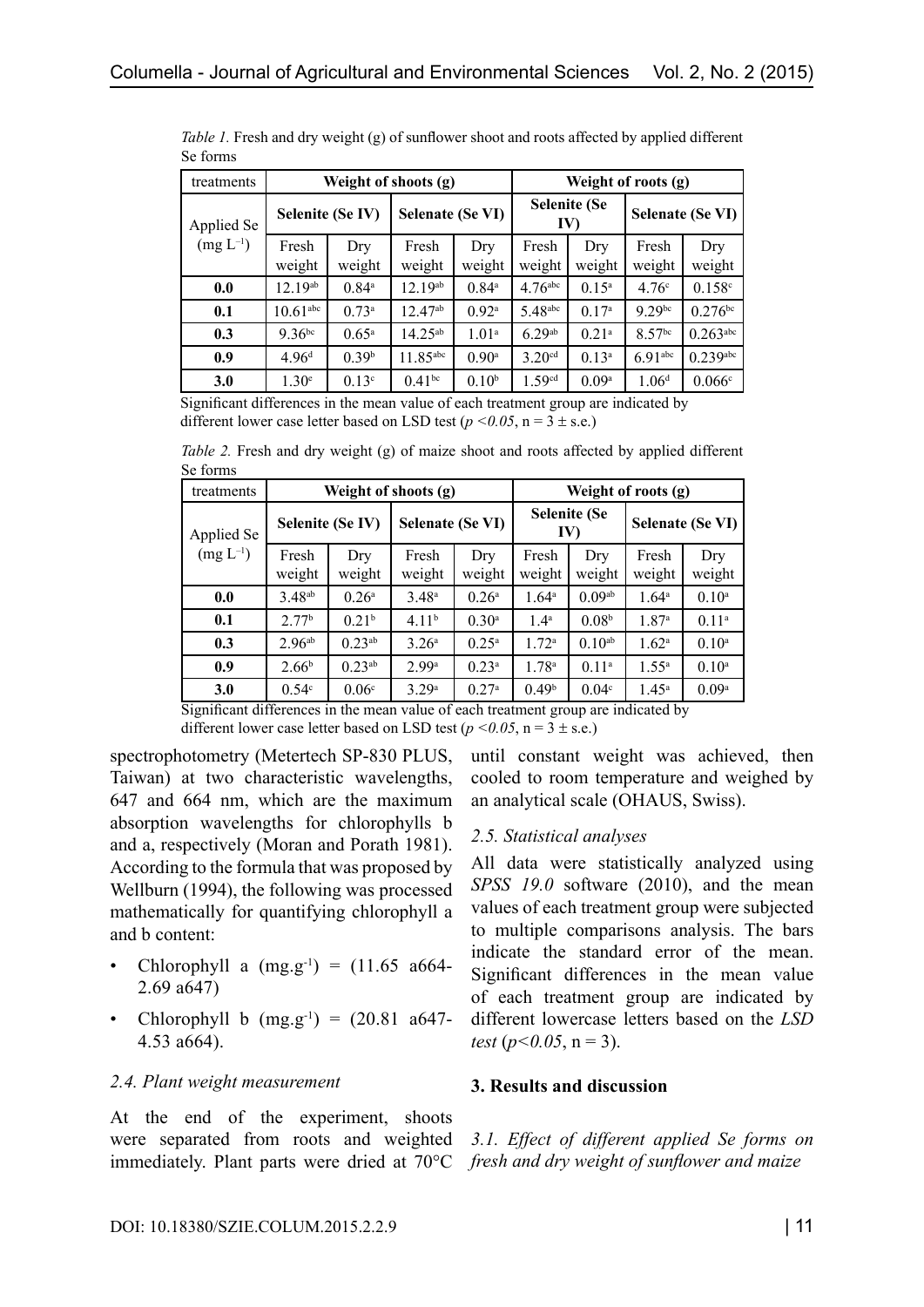concentrations of both  $Se<sup>IV</sup>$  and  $Se<sup>VI</sup>$ (**Table 1. and 2.**). It was found that the Se tolerance in the selenite treatments can make lower biomass than selenate at different concentrations. But fresh and dry biomass of both decreased when their concentrations in the growth medium reached  $3 \text{ mg } L^{-1}$  in two plants. Although sunflower plant was more sensitive than maize for these biomass reductions.

### **3.2. Effect of different applied Se forms on physiological parameters**

## *3.2.1. Relative Chlorophyll Content (RCC)*

**Figure 1.** shows the relative chlorophyll contents according to SPAD value in sunflower and maize leaves at different concentrations of  $Se<sup>IV</sup>$  in three times of measurement. Since high doses of 3 mg  $kg<sup>-1</sup> Se<sup>IV</sup> caused toxicity in sunflower, the$ youngest leaf did not grow well enough in every time of measurement and then, RCC measurement was impossible for it. Also, SPAD value of first leaf (the oldest leaf) at the second and third time of measurement significantly increased at this concertation. On the other hand, RCC did not changed significantly with increasing the application of  $Se^{IV}$  in maize plants even at the highest concentration of 3 mg  $L^{-1}$  for three times of measurement.

**Figure 2.** displays relative chlorophyll contents according to SPAD value in sunflower and maize leaves at different concentrations of SeVI in three times of measurement. RCC of sunflower treatments changed significantly in the first time of measurement but this state was not same in the other times. Moreover, high doses of 3 mg  $kg^{-1}$  Se<sup>IV</sup> caused toxicity in sunflower and the youngest leaf did not grow in third time of measurement. Then, RCC

The fresh and dry weight of sunflower and *Figure 1*. Se<sup>IV</sup> uptake effects on RCC of sunflower and maize maize organs decreased with increased leaves in three time of measurement. Significant differences in the mean value of each treatment group are indicated by different lowercase letter based on the LSD test ( $p < 0.05$ ,  $n = 3 \pm s.e.$ )



measurement was impossible for it.

Furthermore, maize plants' RCC did not changed significantly with increasing the application of  $Se<sup>N</sup>$  even at the highest concentration of 3 mg  $L^{-1}$  in all three times of measurement.

## *3.2.2 Chlorophyll a and b content*

The main kinds of chlorophyll in plants are chlorophyll a and b (Chl *a* and *b*). They differ only slightly in the composition of a side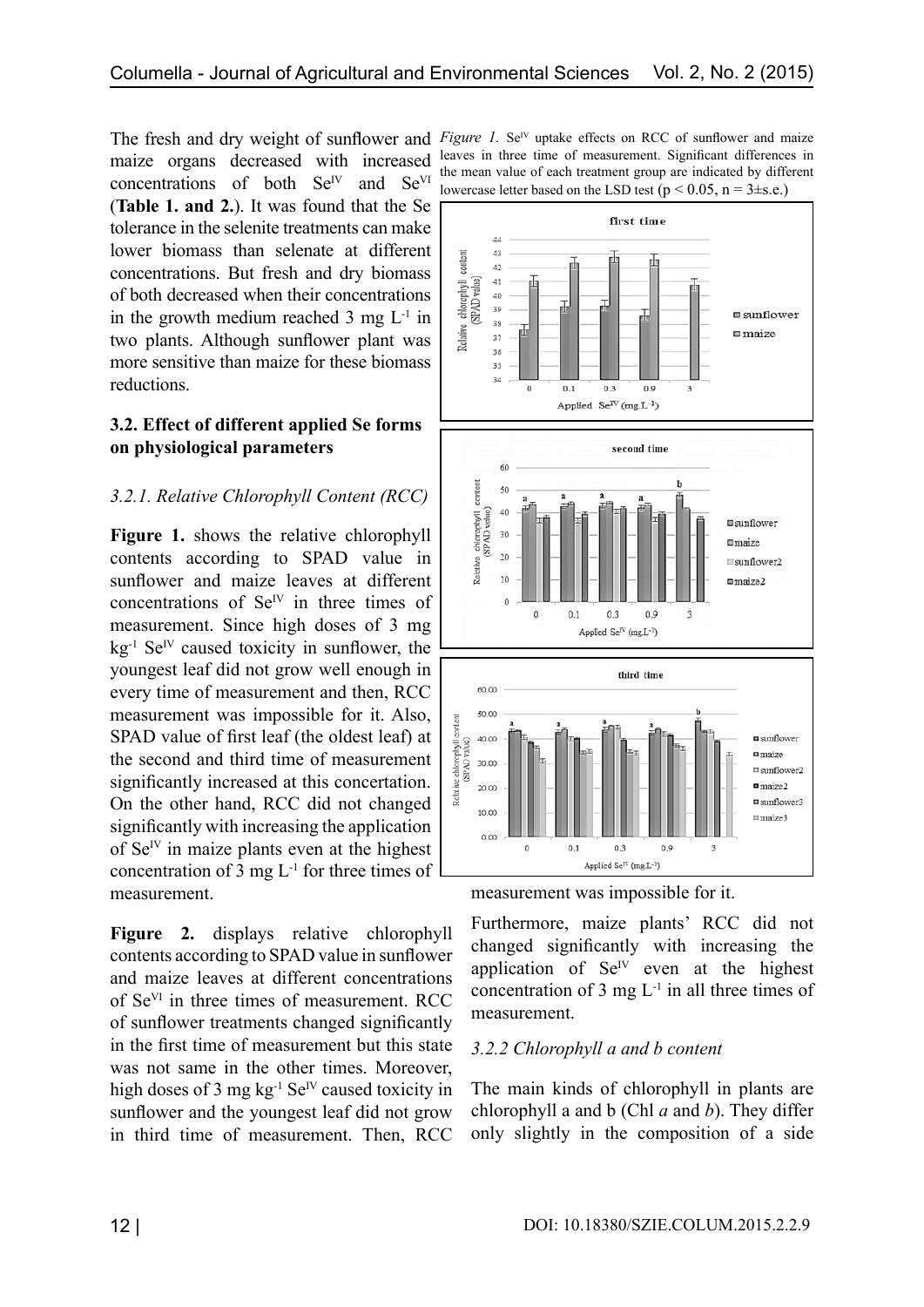*Figure 2.* Se<sup>VI</sup> uptake effects on RCC of sunflower and maize leaves in three time of measurement. Significant differences in the mean value of each treatment group are indicated by different lowercase letter based on the LSD ( $p < 0.05$ ,  $n = 3 \pm s.e.$ )







chain, where  $CH_3$  and CHO in both Chl  $a$ and *b*, respectively. Both Chl *a* and *b* are genuine components of the photosynthetic membranes. These two chlorophylls are very effective photoreceptors because they contain a network of alternating single and double bonds, and the orbitals can delocalise stabilizing the structure. Such delocalized polyenes have very strong absorption bands in the visible regions of the spectrum, allowing the plant to absorb the energy from sunlight (Streitweiser and Heathcock 1981).

Effect of different applied concentrations of selenite on Chl a and b contents in first and second leaves of sunflower and maize can be observed in **Figure** (**3**). No significant difference in these chlorophyll contents was recorded by increasing the application of this Se form. Whereas, **Figure (4**) displays the response of Chl a and b contents in first and second leaves of sunflower and maize at different selenate concentrations. The previous trend for selenite also recorded for selenate, where no significant difference in these chlorophyll contents was seen by increasing the application of selenate form.

### **4. Conclusion**

The function of Se in plants has been investigated in many studies and there is still little evidence that Se is essential for all plants. However, there are some indications that this element may be required for Se-



*Figure 3.* Se<sup>IV</sup> uptake effects on chlorophyll a and b contents of first and second leaf of sunflower and maize based on the LSD test ( $p < 0.05$ ,  $n = 3 \pm s.e.$ )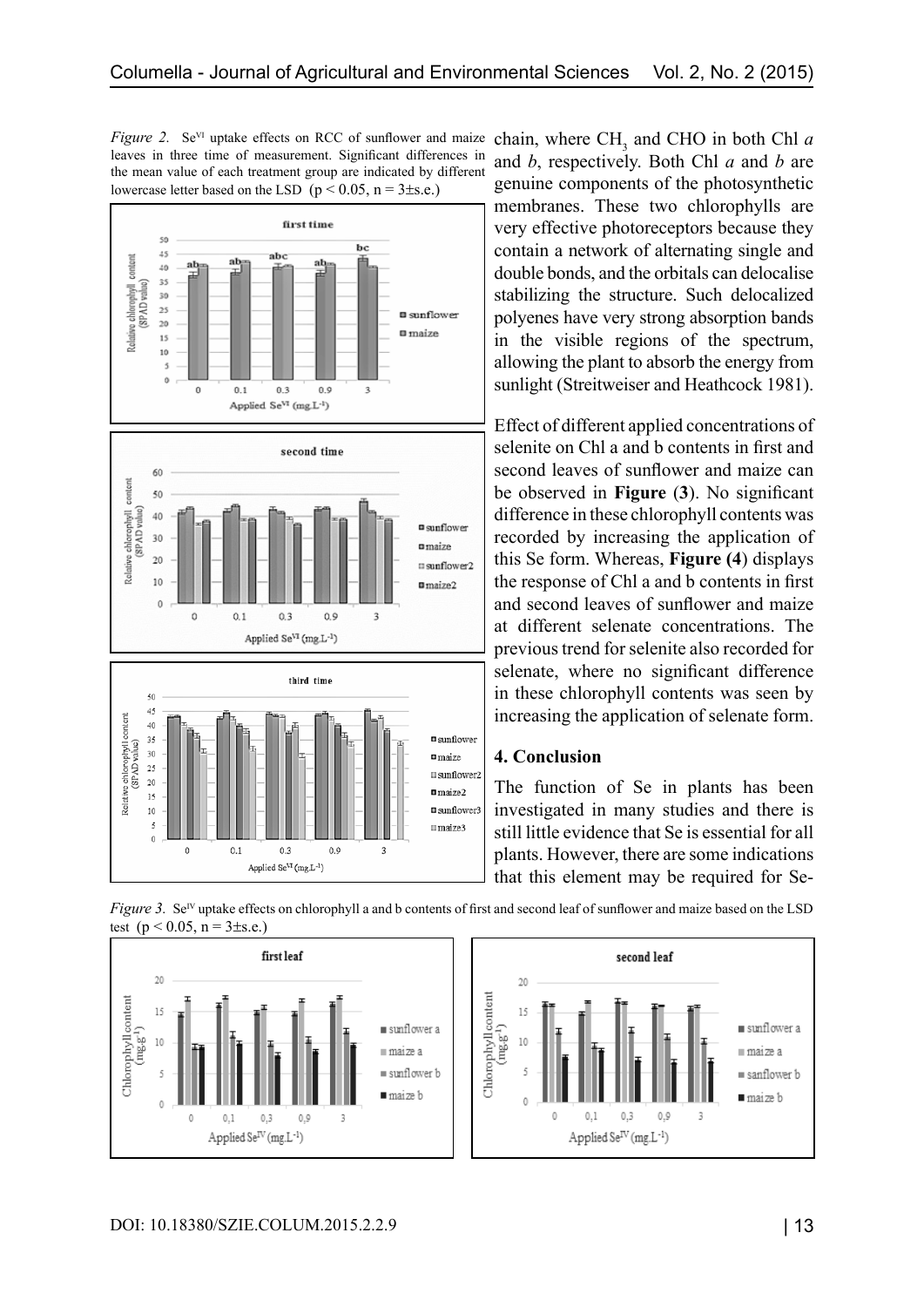

*Figure 4.* Se<sup>VI</sup> uptake effects on chlorophyll a and b contents of first and second leaf of sunflower and maize based on the LSD test  $(p < 0.05, n = 3 \pm s.e.)$ 

accumulating plants and at proper Se addition, the growth rate of plants may be enhanced (Hartikainen, 2005). In addition, chlorophylls are the most common green pigments found in plants that play a key role in photosynthesis (Schoefs, 2002) and its content in agricultural crop leaves is of great importance for nutritional state diagnosis, yield prediction, studying the mechanisms of plant and environment interaction. The presented results allow us to conclude the effects of different Se species uptake by sunflower and maize plants on chlorophyll contents that were achieved by both non-destructive and destructive measurements. RCC content in sunflower samples that had been treated with  $Se<sup>IV</sup>$ , due to increasing the concentration to 3 mg  $kg<sup>-1</sup>$ and high dose Se toxicity, had significant



difference in the oldest leaf at the second and third time of measurement. Whereas, this state was not seen in Se<sup>VI</sup> treated sunflower and maize samples.

Moreover, chlorophyll a and b in destructive method of chlorophyll content measurement, did not change significantly in both first and second leaves of sunflower and maize samples which had been treated with both Se<sup>IV</sup> and Se<sup>VI</sup>.

Finally, collected data shows both forms of  $Se<sup>IV</sup>$  and  $Se<sup>VI</sup>$  uptake by sunflower and maize, do not change chlorophyll content of these plants leaves, significantly.

### **Acknowledgment**

The authors declare that they have no conflict of interest.

## **References**

- Cakmak I., Marschner H. (1990). Decrease in nitrate uptake and increase in proton release in zinc deficient cotton, sunflower and buckwheat plants. Plant and Soil. 129: 261-268.
- Czyczyło-Mysza I., Tyrka M., Marcińska I., Skrzypek E., Karbarz M., Dziurka M., Hura T., Dziurka K., Quarrie S. A. (2013). Quantitative trait loci for leaf chlorophyll fluorescence parameters, chlorophyll and carotenoid contents in relation to biomass and yield in bread wheat and their chromosome deletion bin assignments. Mol. Breeding. 321: 189-210. DOI: http://dx.doi.org/10.1007/s11032-013-9862-8
- Elrashidi M. A., Adriano D. C., Workman S. M., Lindsay W. L. (1987). Chemical equilibria of selenium in soils: a theoretical development. Soil Sci. 144: 141-152. DOI: http://dx.doi.org/10.1097/00010694-198708000-00008
- Fernández-Martínez A., Charlet L. (2009). Selenium environmental cycling and bioavailability: a structural chemist point of view. Rev. Environ. Sci. Biotechnol. 8: 81-110. DOI: http://dx.doi.org/10.1007/s11157-009-9145-3

Foyer C., Leegood R., Walker D. (1982). What limits photosynthesis? Nature. 298-326.

Hartikainen H. (2005). Biogeochemistry of selenium and its impact on food chain quality and human health. J. Trace Elem. Med. Biol. 18: 309˗318. DOI: http://dx.doi.org/10.1016/j.jtemb.2005.02.009